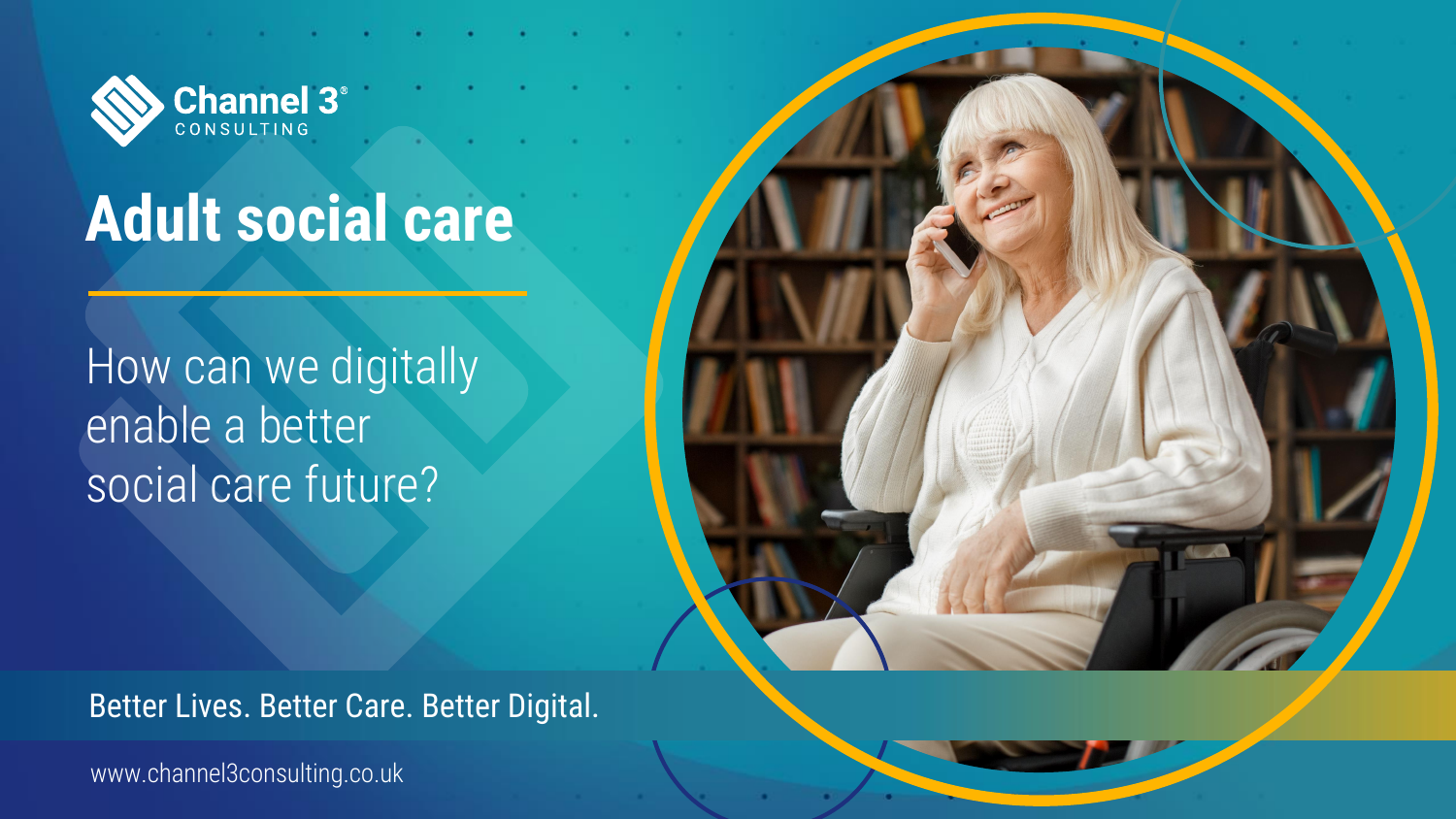## **What is 'a better social care future' and how can we unlock it?**

Unlocking an innovative and more sustainable model of health and care requires the sector to focus on delivery and embracing the opportunities that digital presents.

#### The vision is agreed

 $\bullet$ 

There is consensus across the sector. The person should be at the centre of their care and support, empowered to live the lives they want to lead, connected to their community, in the place they call home.

 $\bigcirc$ 

#### The strategy is clear

The strategy is to unlock a new, more sustainable model of care, fit for our age. Key themes of workforce, housing and digital permeate throughout the latest thinking.

XA<br>OX

#### Delivery is the challenging part

The challenge lies not in the definition of a clear vision, but in the delivery of that better social care future.

This ambition can only be successfully delivered through a strategic, whole system approach to transformation, with people at

its heart.

## **Vision Digital Strategy Delivery Delivery Digital**

#### Digital is the key enabler

Digital represents the greatest opportunity to enable a step change in delivery to a better social care future.



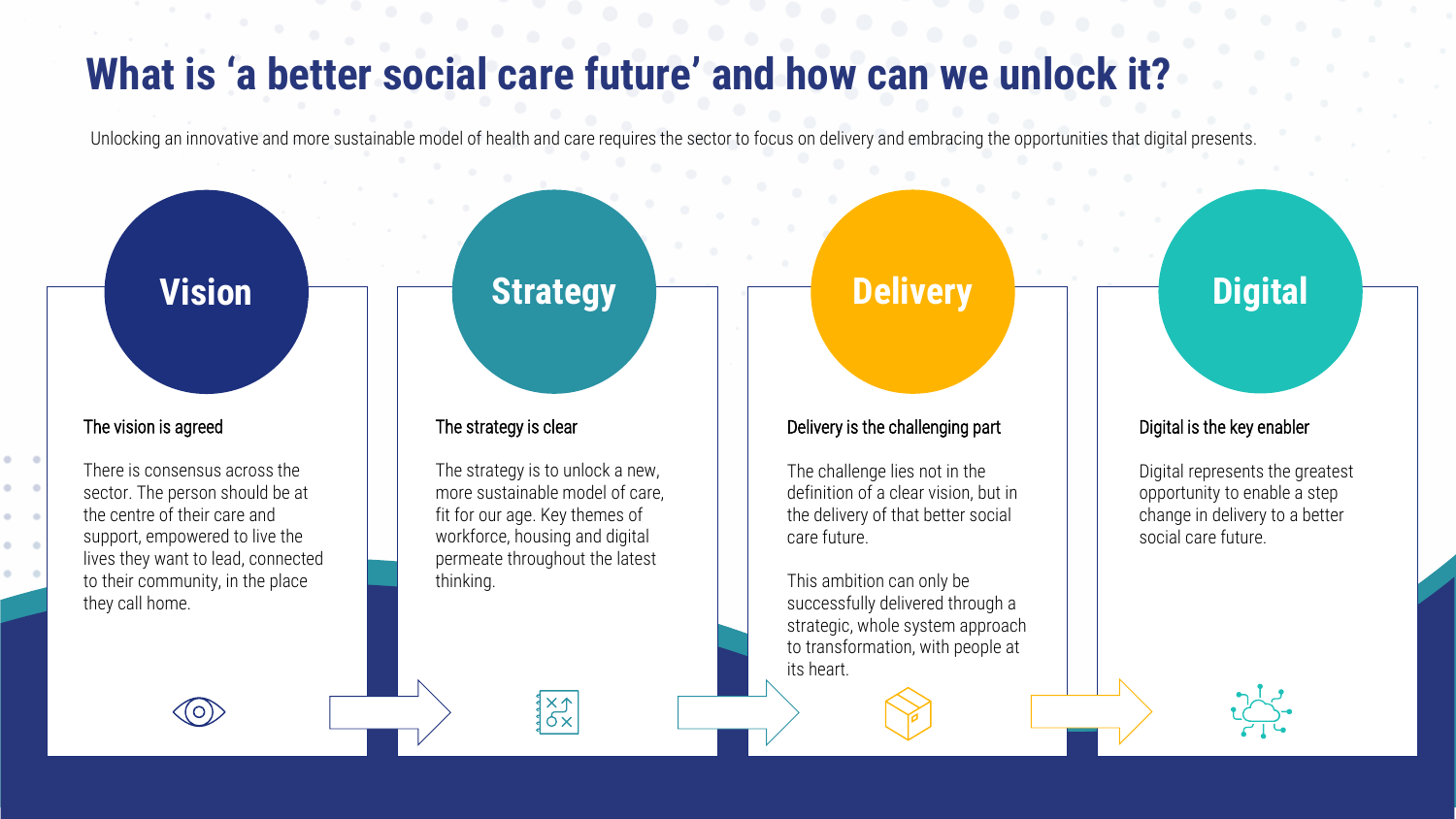- More people are digitally enabled to live the lives they want to lead, connected to distant family and friends, close to their community, in the place they call home.
- Self-funders and informal carers receive improved access and levels of support.
- Fewer people reach the threshold for care, and those that do are digitally enabled to remain as independent as possible for longer.
- There is a step change in the experience: of people, families and carers engaging with the social care system through personalised, whole system, joined up care.
- There is a step change in the wellbeing of people in 'care ready' and technology enabled housing options.

- 
- 
- 
- 
- 
- 

• Frontline staff experience greater agility, collaboration and productivity, improved wellbeing and resilience, improved staff recruitment and retention. • Care outcomes are improved through intelligence led and timely decision making. • Commissioned services are more innovative and focused on people outcomes. • Housing is improved with new 'care ready' or technology enabled options. • Performance and data insights drive innovation and continuous improvement. • Financial savings support a more financially sustainable model of care that improves quality.

- 1. Digitally enable your transformation strategy not a separate digital strategy.
- 2. 'People first' and needs led approach not technology led.
- 3. Ambition to transform the model of care, not efficiently do more of the same.
- 4. Culturally embed digital within frontline practice. Not something on the periphery.
- 5. Demand delivery at scale not small scale.

6. Be prepared to invest, avoid narrow framing to 'return on investment'. 7. Remain technology agnostic but collaborate with the market to drive innovation.

#### **Better Lives Better Care**

## **What is 'a better social care future' and how can we unlock it?**

If we create the right conditions, digital can enable a step change in outcomes for people and staff.

### **7 conditions for success**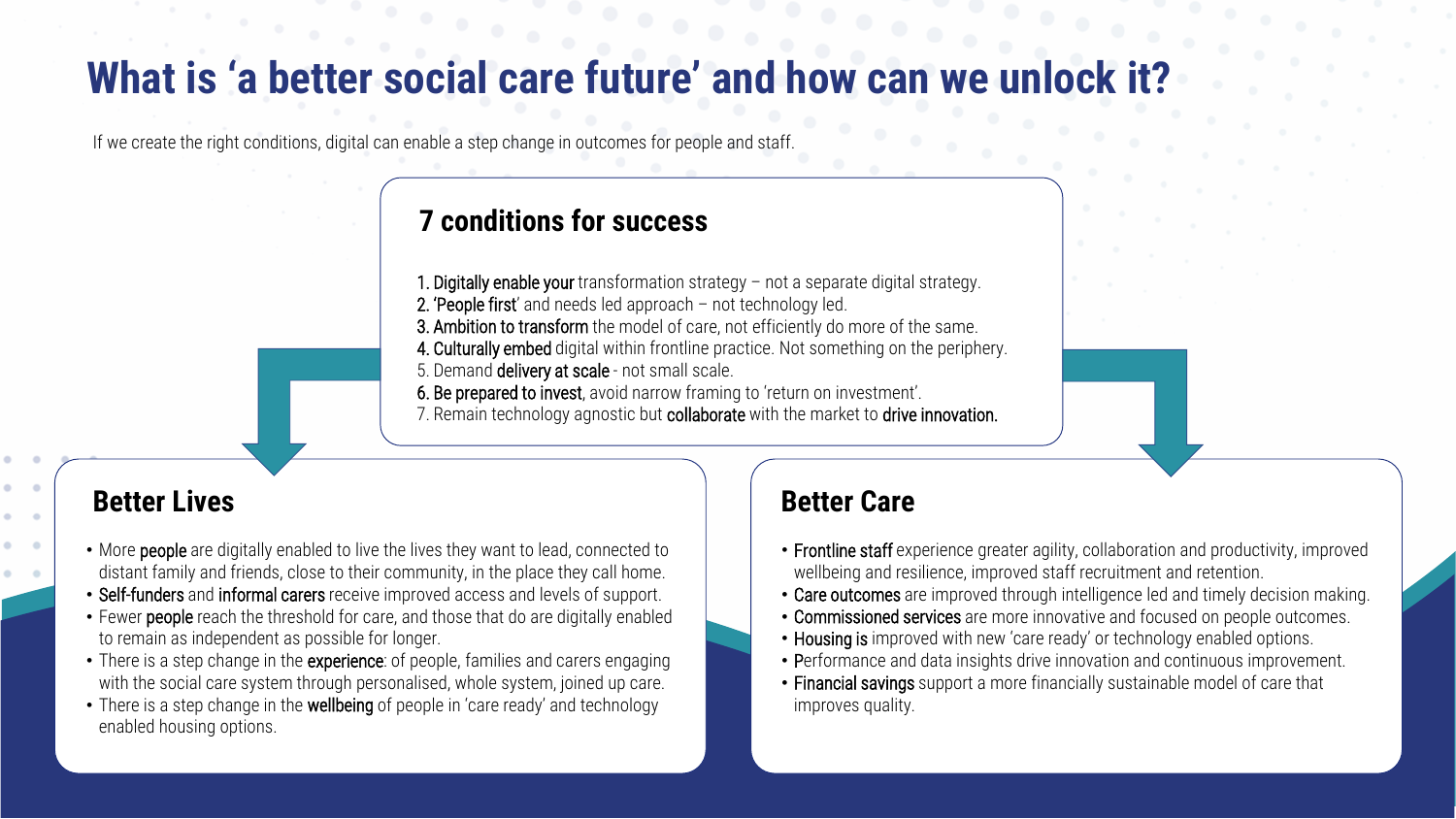## **How can digital enable better care and better lives?**



#### Rosa, ASC staff member

### Tom, Clinician

#### Bharat, Care receiver

#### Janice, Strategic lead

- I can see a holistic view of the person, a single version of the truth, so I can deliver better, personalised care
- I can collaborate more with colleagues across the system, building trust and confidence to deliver better care
- I can use data to proactively intervene to improve outcomes rather than wait for a crisis
- I am more productive and agile in how I work, leading to less stress and more time to care
- I have the right information at the right time to make better decisions
- I have the confidence to access a range of TEC solutions for people that really help them remain more independent





- My personal experience has dramatically improved. I feel more in control of my care, it is focused on what is important to me
- Everyone I speak to knows who I am and what is important to me, even if I have not met them before
- I have been helped to remain at home for longer. Although I like my care visits, it is great that I can manage to do more things by myself
- I love connecting to family and friends, and I feel safer knowing that they will be notified quickly if I need them
- I don't want to go into a care home, so I'm glad we are exploring how I can further adapt my home for my future needs
- I know I may need to leave my home one day, but it is good to see there are some alternative options to care homes, that could better meet my needs

- I can see a holistic view of the person, a single version of the truth, so I can deliver better personalised care
- I have the right information at the right time to make better decisions and unlock operational issues
- I can better understand the support my patients will receive at home and in the community, giving me greater confidence and assurance that care is provided in the most appropriate setting and in line with their wishes
- I can easily connect and collaborate with clinical and social care colleagues to determine the best interventions for patients (recognising that they are not always medical)
- I have information that contributes to clinical risk assessment tools, enabling early identification of potential problems



- My frontline teams are supported with digital tools which improves productivity, decision making and outcomes
- These tools have been embedded culturally, transforming how we work, and delivering a clear return on investment
- System and ASC governance processes are supported by a holistic view of performance information, which enables us to proactively identify and resolve issues early
- TEC is now at the heart of our care offer. It has been embraced by staff and is significantly improving outcomes for people
- Our systems are supporting us to meet the latest requirements associated with case evidence, inspections and reform
- Our digital foundations are in place we can now innovate with things like predictive analytics and technology enabled housing options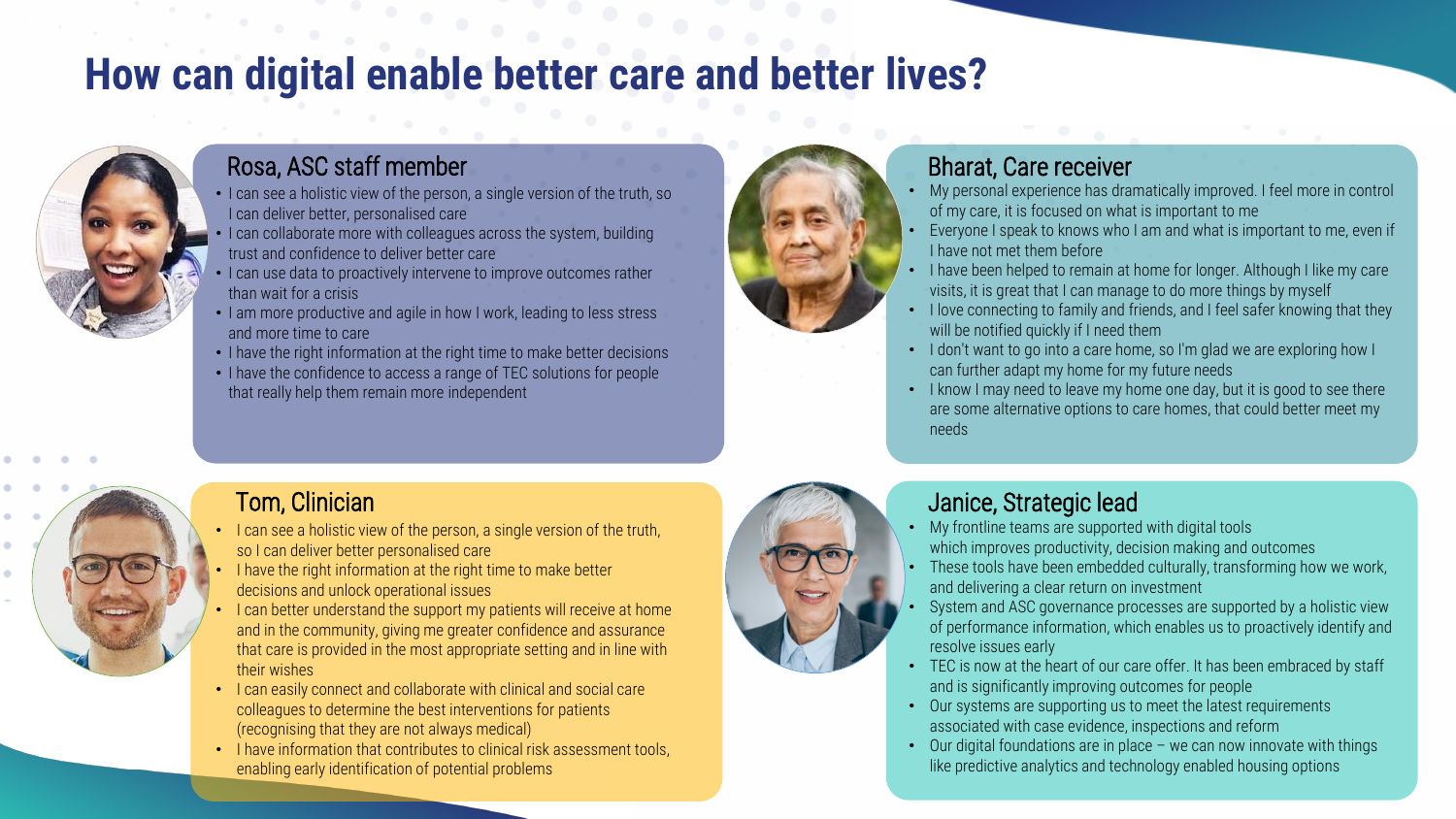## **What do we mean by 'better digital'?**

• Optimise social care systems, processes and data (e.g. case mgmt. systems, digital social care record) • Digital health pathway (intermediate care / HomeFirst) (e.g. shared care records / system flow, D2A) Digital workforce (e.g. remote / virtual support / hybrid working/ collaboration) Digital partners and providers (care homes, dom. care providers, community solution)

Digital can enable and innovate all parts of your transformation journey. However, to date in social care it has often been unhelpfully narrow framed to mean Technology Enabled Care (TEC). Here we outline the real breadth and opportunity that digital presents.

> Design aggregated view of existing data insights to predict escalating need Build data analytics skills and capability to become intelligence led Innovate to develop new data insights (from TEC) to drive next generation predictive analytics capability • Develop data audit trail to manage exposure to risk and litigation

> • Cohort approach - OP, LD, MH, PD digital offer to maximise independence Innovative solutions - telecare, sensors, care bots, wearables devices, intelligent Pas, smart phone apps People first approach / cultural change to embed in frontline practice • Development of housing adaptations (DFGs) and new 'care ready' housing options



Setting your digital ambition and defining your digital journey so that technology and data enables delivery of your ASC strategic transformation and operational improvements. Bringing all your existing and planned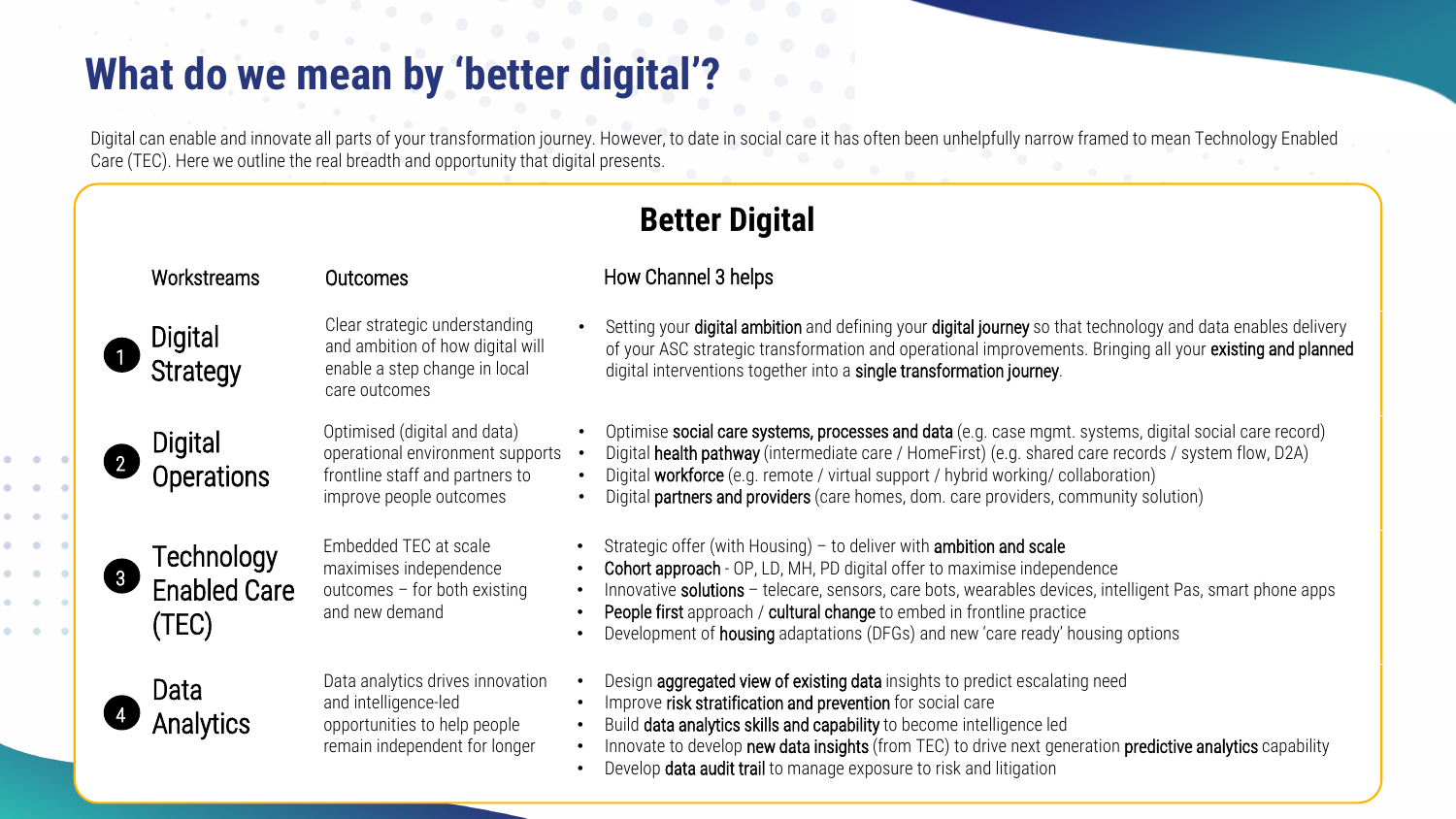**Build a better social care future**

- Re-frame the digital opportunity in driving strategic ambition & vision
- Assess and create the conditions for successful change
- Facilitate Digital Maturity Assessment – know where you and the opportunity to drive impact
- Turbo-charge existing change programmes post pandemic
- Prioritise delivery, quick wins
- Work with frontline  $-$  engagement, co-production
- Unlock cultural barriers -
- Build digital confidence, skills and capability
- Embed digital in every conversation
- Wider stakeholder comms and engagement on digital

### **Solve the Solve the delivery delivery challenge challenge**

### **Drive scale Drive scale**

- Embed digital in transformation programmes
- Breadth digital ops, data analytics, TEC, strategy
- Clear costed roadmap, return on
- investment identified
- Build internal resilience through skills
- transfer (e.g. data analytics
- 
- 
- 
- capability)
- Targeted interventions based on high impact area, linked to roadmap; regularly assess priorities
- Agile prototype delivery start small, iterate, plan /implement scale
- Continuous data / insight led innovation
- Cohort driven new models of care
- Step change in system collaboration around the person

# **How Channel 3 can help you on your journey**

### **Set your strategic ambition**

#### **Digital discovery / quick wins (12-14 weeks)**

Diagnostic review to determine:

- Digital opportunities + progress quick wins
- Co-produce costed roadmap, delivery plan and investment case for implementation
- Facilitate conditions of success self assessment

#### **Digital implementation (6-12 months)**

- Implementation of digital-enabling workstreams, targeted interventions at priority areas
- People-first and agile approach to implementation
- 
- Culturally embed performance management framework from exec level to frontline • Impact evaluation and benefits realisation